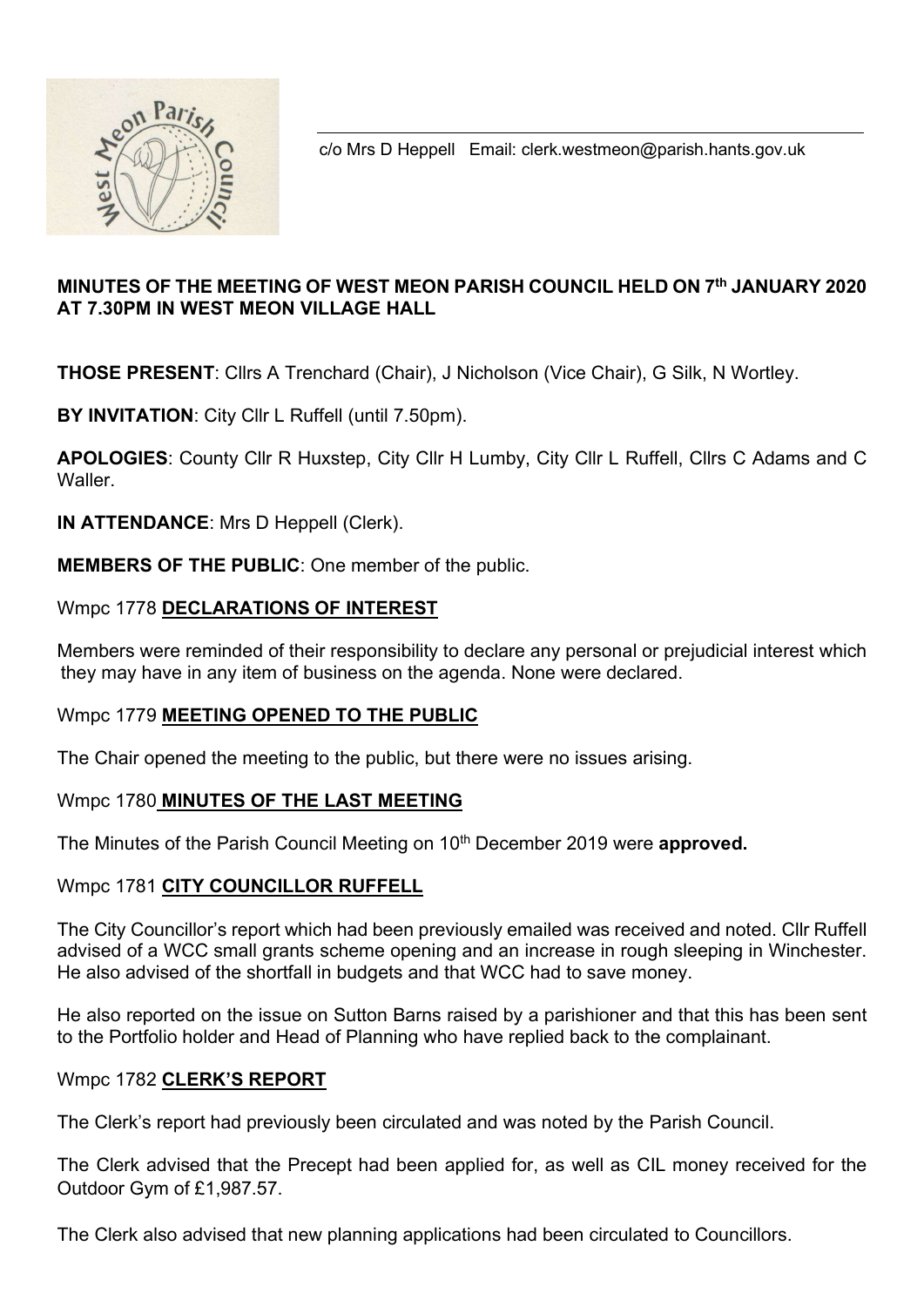## TO RECEIVE WORKING GROUPS

### Wmpc 1783 PLANNING

- a) SDNP/19/06031/HOUS 7 Knapps Hard West Meon Petersfield Hampshire GU32 1LE. Proposal: Installation of two new clear glass windows on the west elevation of the dwelling. Change flat roof on extension to a pitched roof with two hips. It was unanimously agreed that No Objection be raised
- b) SDNP 19/06107/Hous. Lawn House Vinnells Lane, West Meon GU32 1LZ Proposal: New single storey conservatory extension and associated alterations. It was unanimously **agreed** that No Objection be raised.
- c) SDNP/19/06155/LIS The Cedars Doctors Lane West Meon GU32 1LR Proposal: Erection of a free-standing greenhouse. It was unanimously agreed that No Objection be raised.
- d) SDNP/19/05867/FUL Hayden Barn Cottage Hayden Lane Warnford SO32 3LF. To be considered at the next meeting.

## Wmpc 1784 COMMUNITY AND TRANSPORTATION

It was reported that there was a deep hole in Station Road and it was agreed that Cllr Wortley would report it to Highways.

Flooding was reported at Westbury Coomb Lane and Cllr Silk agreed to raise this with the Environment Agency.

Cllr Wortley advised that the Outdoor Gym had been installed and that the positioning had been turned to avoid any overlooking issues.

Cllr Silk agreed to contact a tree surgeon for a quote regarding an ash tree on recreation land.

West Fest was raised for those Councillors who were unable to make the previous meeting and it was agreed that further detailed information is needed.

#### Wmpc 1785 FINANCE AND ADMINISTRATION

It was **agreed** that a grant of £500 be awarded to the village shop for a chiller unit.

#### Schedule of Payments

Date 7<sup>th</sup> January 2020

| Ch 300572 Liss Brass Band WMPCC     | £150.00  |
|-------------------------------------|----------|
| Ch 300573 Luke Prowse Bench fitting | £180.00  |
| Ch 300574 Zurich Insurance          | £1292.99 |
| Ch 300575 D Heppell salary          |          |
| Ch 300576 Expenses Clerk            | £21.20   |
| Ch 300577 D Westwood strimming      | £250.00  |
| Ch 300578 WM Shop Grant             | £500.00  |
| Ch 300567 Xmas trees                | £58.80   |